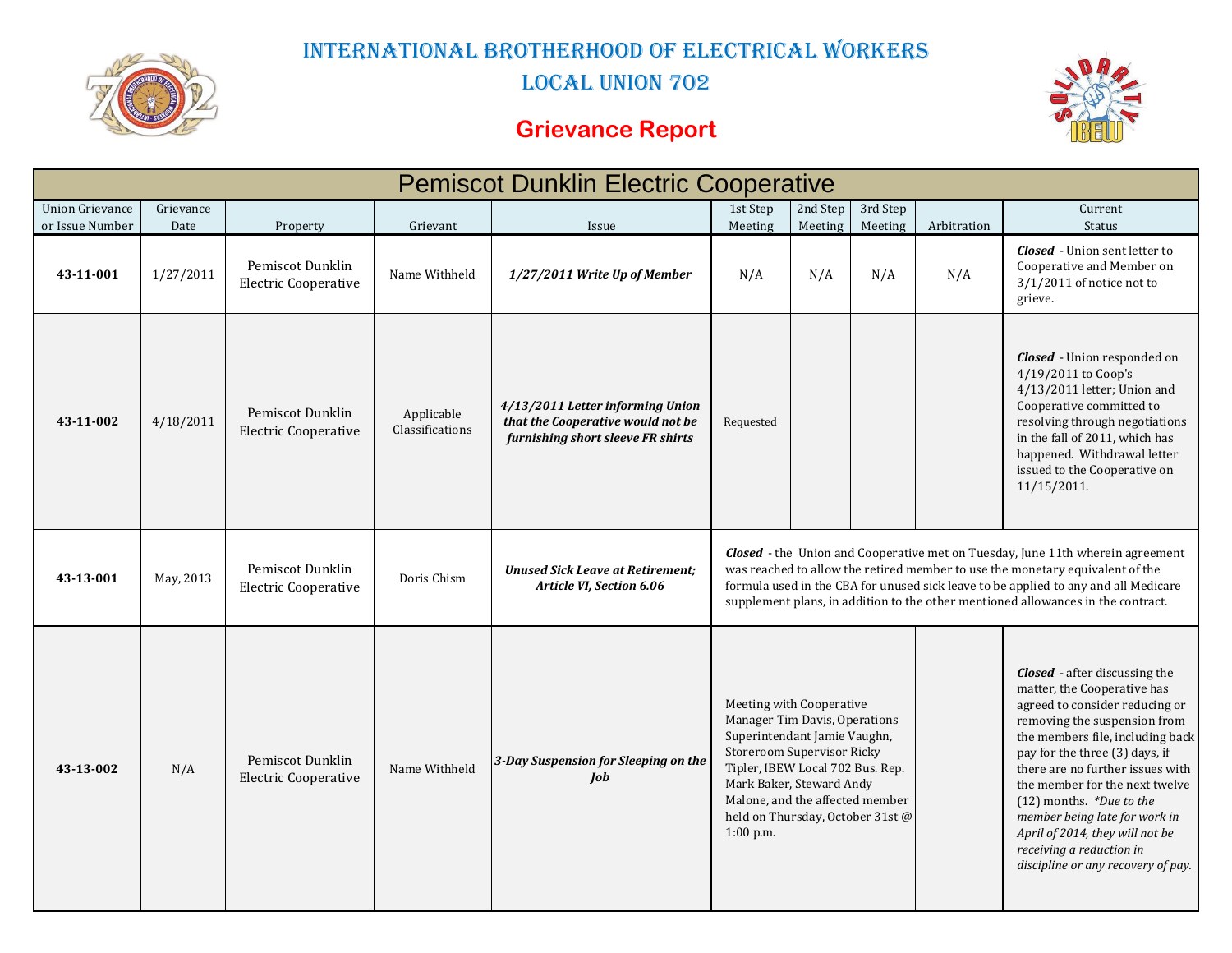# International Brotherhood of Electrical Workers LOCAL UNION 702

### *Pemiscot Dunklin Electric Cooperative ~ Grievance Report*

| <b>Union Grievance</b>       | Grievance   |                                                             |                           |                                                   | 1st Step                                        | 2nd Step | 3rd Step |                                                                                                                                                                                                                                                                                                                                                                                 | Current                                                                                                                                                                                                                                                                                                                                                                                                                                                                                                                         |
|------------------------------|-------------|-------------------------------------------------------------|---------------------------|---------------------------------------------------|-------------------------------------------------|----------|----------|---------------------------------------------------------------------------------------------------------------------------------------------------------------------------------------------------------------------------------------------------------------------------------------------------------------------------------------------------------------------------------|---------------------------------------------------------------------------------------------------------------------------------------------------------------------------------------------------------------------------------------------------------------------------------------------------------------------------------------------------------------------------------------------------------------------------------------------------------------------------------------------------------------------------------|
| or Issue Number<br>43-16-001 | Date<br>N/A | Property<br>Pemiscot Dunklin<br><b>Electric Cooperative</b> | Grievant<br>Name Withheld | Issue<br><b>Suspension for off-duty incidentt</b> | Meeting<br>No formal<br>grievance<br>was filed. | Meeting  | Meeting  | Arbitration                                                                                                                                                                                                                                                                                                                                                                     | <b>Status</b><br><b>Closed</b> - The member was<br>suspended on Monday,<br>February 1st for discharge of a<br>weapon in the Kennett City<br>limits on Sunday, January 31st.<br>After completing a competency<br>evaluation, the member,<br>Cooperative, and Union signed a<br>"Return To Work" agreement on<br>March 4th, 2016.                                                                                                                                                                                                 |
| 43-16-002                    | N/A         | Pemiscot Dunklin<br><b>Electric Cooperative</b>             | Name Withheld             | <b>Verbal Warning for Safety Violations</b>       | No formal<br>grievance<br>was filed.            |          |          |                                                                                                                                                                                                                                                                                                                                                                                 | <b>Closed</b> - The Cooperative issued<br>a Verbal Warning on May 25th,<br>to a Crew Foreman for unsafe<br>conditions at a job site on May<br>24th, 2016. A meeting was held<br>with the Physical Group,<br>Cooperative Management, and<br><b>Business Representative Mark</b><br>Baker on Tuesday, June 7th<br>where the incident was<br>addressed. The member<br>acknowledged the mistakes and<br>agreed no grievance should be<br>filed. Letters were sent to the<br>member and Cooperative on<br>Wednesday, June 8th, 2016. |
| 43-16-003                    | 8/3/2016    | Pemiscot Dunklin<br><b>Electric Cooperative</b>             | Name Withheld             | Suspension for unsafe work incident               |                                                 |          | 8/9/2016 | Closed - grievant was suspended on August 3rd,<br>2016. The Union filed a grievance on Monday,<br>August 8th, and met with the Steward, Grievant,<br>and Cooperative on Tuesday, August 9th. An<br>acceptable resolution to the issue was reached<br>and a letter outlining this was sent to the<br>Cooperative on Wednesday, August 10th, 2016,<br>thereby closing the matter. |                                                                                                                                                                                                                                                                                                                                                                                                                                                                                                                                 |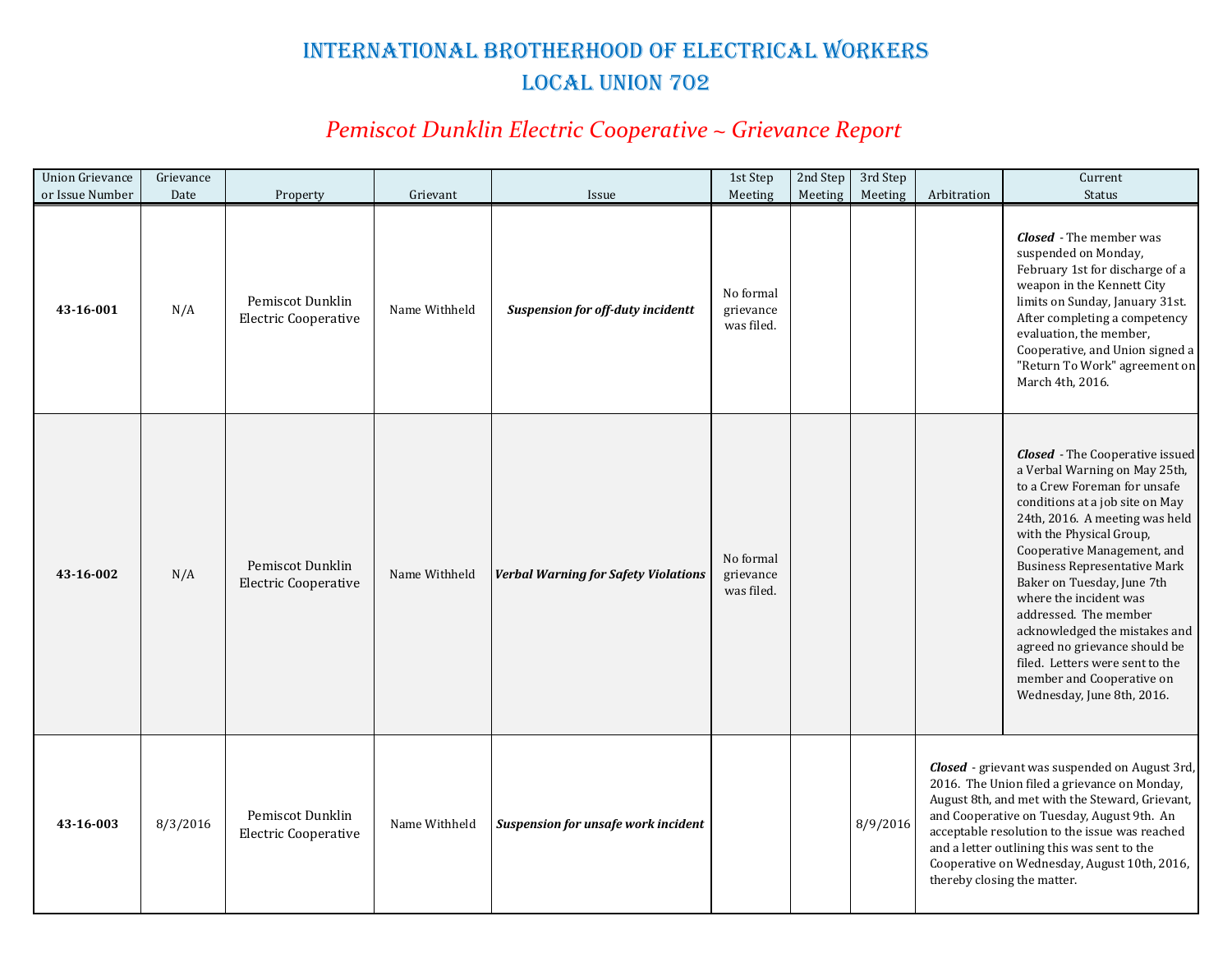# International Brotherhood of Electrical Workers LOCAL UNION 702

### *Pemiscot Dunklin Electric Cooperative ~ Grievance Report*

| <b>Union Grievance</b><br>or Issue Number | Grievance<br>Date |                                                             | Grievant          | Issue                                                                                                | 1st Step<br>Meeting                                                                                 | 2nd Step<br>Meeting | 3rd Step<br>Meeting | Arbitration                                                                                                                                                                                                                                                                                                      | Current<br><b>Status</b>                                                                                                                                                                                                                                                                                                                                                                                   |
|-------------------------------------------|-------------------|-------------------------------------------------------------|-------------------|------------------------------------------------------------------------------------------------------|-----------------------------------------------------------------------------------------------------|---------------------|---------------------|------------------------------------------------------------------------------------------------------------------------------------------------------------------------------------------------------------------------------------------------------------------------------------------------------------------|------------------------------------------------------------------------------------------------------------------------------------------------------------------------------------------------------------------------------------------------------------------------------------------------------------------------------------------------------------------------------------------------------------|
| 43-17-001                                 | 1/30/2017         | Property<br>Pemiscot Dunklin<br><b>Electric Cooperative</b> | Good of the Union | Cooperative's intention to<br>implement an Off-Propery Staffing<br><b>List by Callout Percentage</b> | N/A                                                                                                 | N/A                 | N/A                 | manner.                                                                                                                                                                                                                                                                                                          | <b>Closed</b> - The Union sent a letter on Monday,<br>January 30th, 2017 putting the Cooperative on<br>notice that the subject had previously been<br>negotiated and agreed to by the Parties. The<br>Union refrained from filing a grievance at this<br>point, but put the Cooperative on notice that it<br>would if it moved forward with their intention<br>to change the procedure from the negotiated |
| 43-17-003                                 | 9/25/2017         | Pemiscot Dunklin<br><b>Electric Cooperative</b>             | Good of the Union | Assingment of Bargaining Unit Work   Met with the Manager and Steward<br>to Management               | on October 12th, 2017.                                                                              |                     |                     |                                                                                                                                                                                                                                                                                                                  | <b>Closed</b> - the issue was<br>discussed and the concerns<br>were resolved. The Union<br>outlined the details by way of<br>letter dated October 24th, 2017<br>to the Cooperative.                                                                                                                                                                                                                        |
| 43-18-001                                 | 8/20/2018         | Pemiscot Dunklin<br><b>Electric Cooperative</b>             | Name Withheld     | Three (3) day suspension for safety<br>violation                                                     | Met with the member and<br>Cooperative on Friday, August 24th,<br>2018 and reached a setttlement.   |                     |                     |                                                                                                                                                                                                                                                                                                                  | <b>Closed</b> - settlement agreement<br>reached on 8/24/2018 that if<br>the member goes a year with no<br>further issues, the disciplinary<br>letter will be removed from his<br>file.                                                                                                                                                                                                                     |
| 43-18-002                                 | 8/20/2018         | Pemiscot Dunklin<br><b>Electric Cooperative</b>             | Name Withheld     | <b>Written Reprimand for conduct</b>                                                                 | Met with the member and<br>Cooperative on Friday, August 24th,<br>2018 and reached a setttlement.   |                     |                     |                                                                                                                                                                                                                                                                                                                  | <b>Closed</b> - settlement agreement<br>reached on 8/24/2018 that if<br>the member goes a year with no<br>further issues, the disciplinary<br>letter will be removed from his<br>file.                                                                                                                                                                                                                     |
| 43-18-003                                 | 8/20/2018         | Pemiscot Dunklin<br><b>Electric Cooperative</b>             | Name Withheld     | <b>Verbal Warnings</b>                                                                               | Met with the Cooperative (member<br>declined to attend) on Friday,<br>August 24th, 2018 to discuss. |                     |                     | <b>Closed</b> - discussed with the<br>member on October 3rd, 2018.<br>Through conversation, the<br>member expressed a desire to<br>allow the discipline to stand and<br>not pursue it through the<br>grievance procedure. Letters<br>were sent to the member and<br>Cooperative on Friday, October<br>5th, 2018. |                                                                                                                                                                                                                                                                                                                                                                                                            |